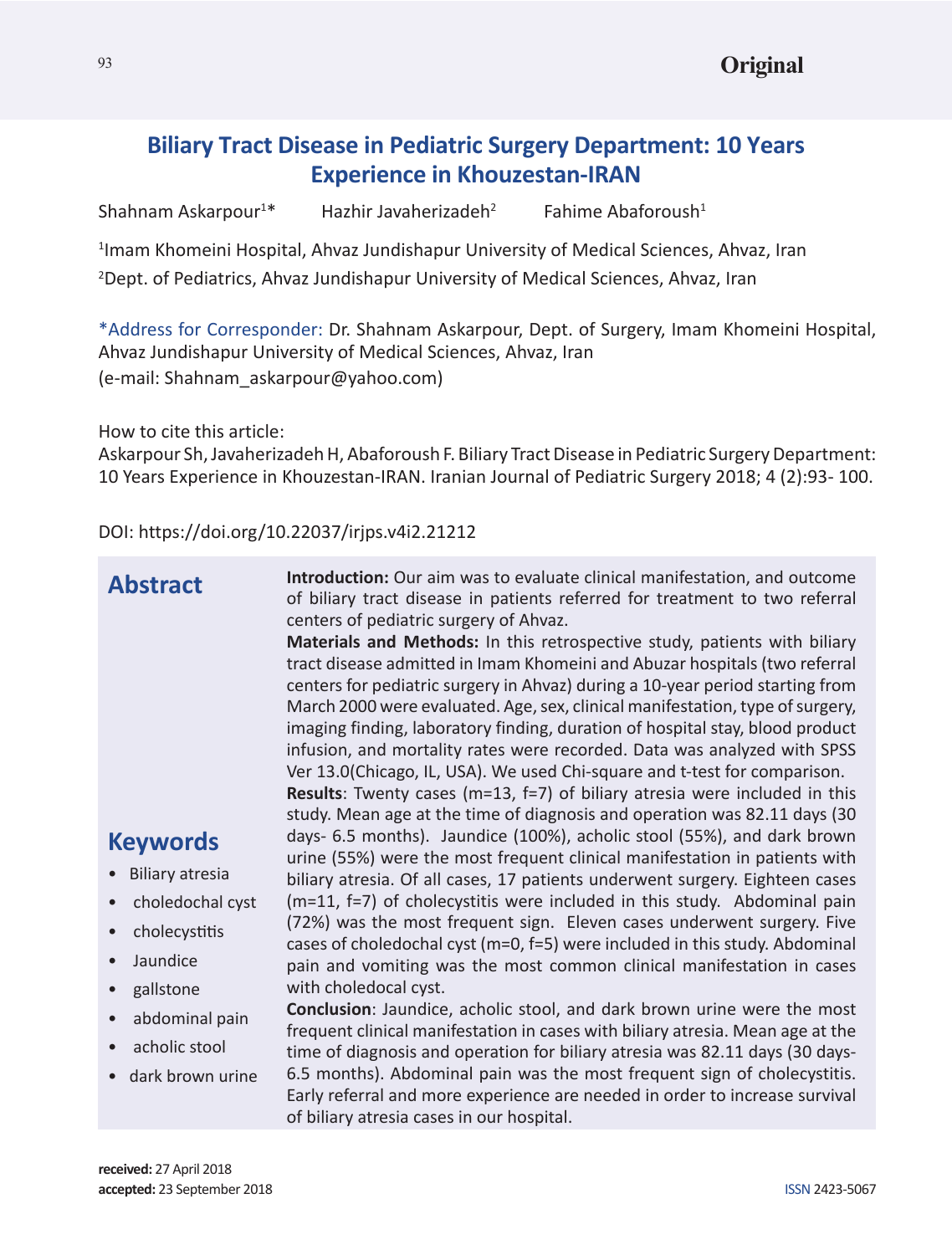# **Introduction**

Biliary tract diseases are rare in children. In cases such as biliary atresia (BA), and choledochal cyst they can be difficult to diagnose and require accurate management.<sup>1</sup> Five year survival following surgery has been reportedto be about 50% in France<sup>2</sup> and UK.3 Most of studies about BA were from developed countries  $2,3$  or from Asian courtiers with high socioeconomic status.<sup>4</sup> Choledochal cyst is a rare medical condition, occurring in1 in 100/000 to 150/000 live birth. However there is unexplained high incidence about 1/1000 in Asian population. <sup>5</sup> The aim of our study was to evaluate etiology, complication, and outcome of biliary tract disease in pediatric surgery wards of a developing country.

## **Materials and Methods**

In this retrospective study, patients with biliary tract disease admitted in Imam Khomeini and Abuzar hospitals (two referral centers for pediatric surgery in Ahvaz) during a 10-year period starting from March 2000 were evaluated. Age, sex, clinical manifestation, type of surgery, imaging finding, laboratory finding, duration of hospital stay, blood product infusion, and mortality rates were recorded. Data was analyzed with SPSS Ver 13.0(Chicago, IL, USA). Chi-square and t-test was used for comparison.

# **Results**

Twenty cases (M=13, F=7) with BA, Five cases (M=0, F=5) with choledochal cyst and eighteen cases with cholecystitis ( $M=11$ ,  $F=7$ ) were included in this study. All patients underwent surgery. No mortality occurred. **Table 1** shows demographic features, clinical manifestation, blood product infusion, laboratory findings, and outcome of cases.

**Biliary atresia:** Age at disease onset was 0-124 day(s) with a mean of 12.3 days. Mean age at the time of diagnosis and operation was 82.11 days (30 days- 6.5 months). In this study, 11 cases  $(55\%)$ underwent Kasai surgery along with liver biopsy. **Choledochal cyst:** In this study, 4 (80%) cases had

AST and ALT greater than 100 IU/dl **Table2**.

Surgery was done in four cases. Three (60%) of them underwent cyst excision and Rouxen-Y heapticojejunstomy and two of them underwent simultaneous cholecystectomy. One patient underwent cyst resection and Roux-en-Y choledocojejunostomy. Complication of surgery that is fever, vomiting, and bleeding from incision site was seen in two (50%) patients. There was no recurrence after surgery.

**Cholecystitis:** Abdominal pain was the most frequent presenting symptom in 13 cases (Table-1). Of 18 cases, 7 (38.89%) did not have surgery, from which one had sickle cell anemia and disagreed with surgery. Two cases with major thalassemia visited the hospital for splenectomy. Gallstone was detected by sonography in one case and intraoperatively in another case **Table-3.**

Two cases underwent simultaneous cholecystectomy and splenectomy. Complication of surgery was seen in 6 of the 11patients whom underwent surgery. These complications include fever (3 cases), vomiting (1 case), epigastric pain and tachycardia (one case), and decreased level of consciousness in one case. Of the 18 cases, 10 (55.55%) were without associated anomaly or disease. Sickle cell disease was found in 5 (27.7%) cases. Major thalassemia was found in 3 cases. Table 3 shows imaging findings in our patient.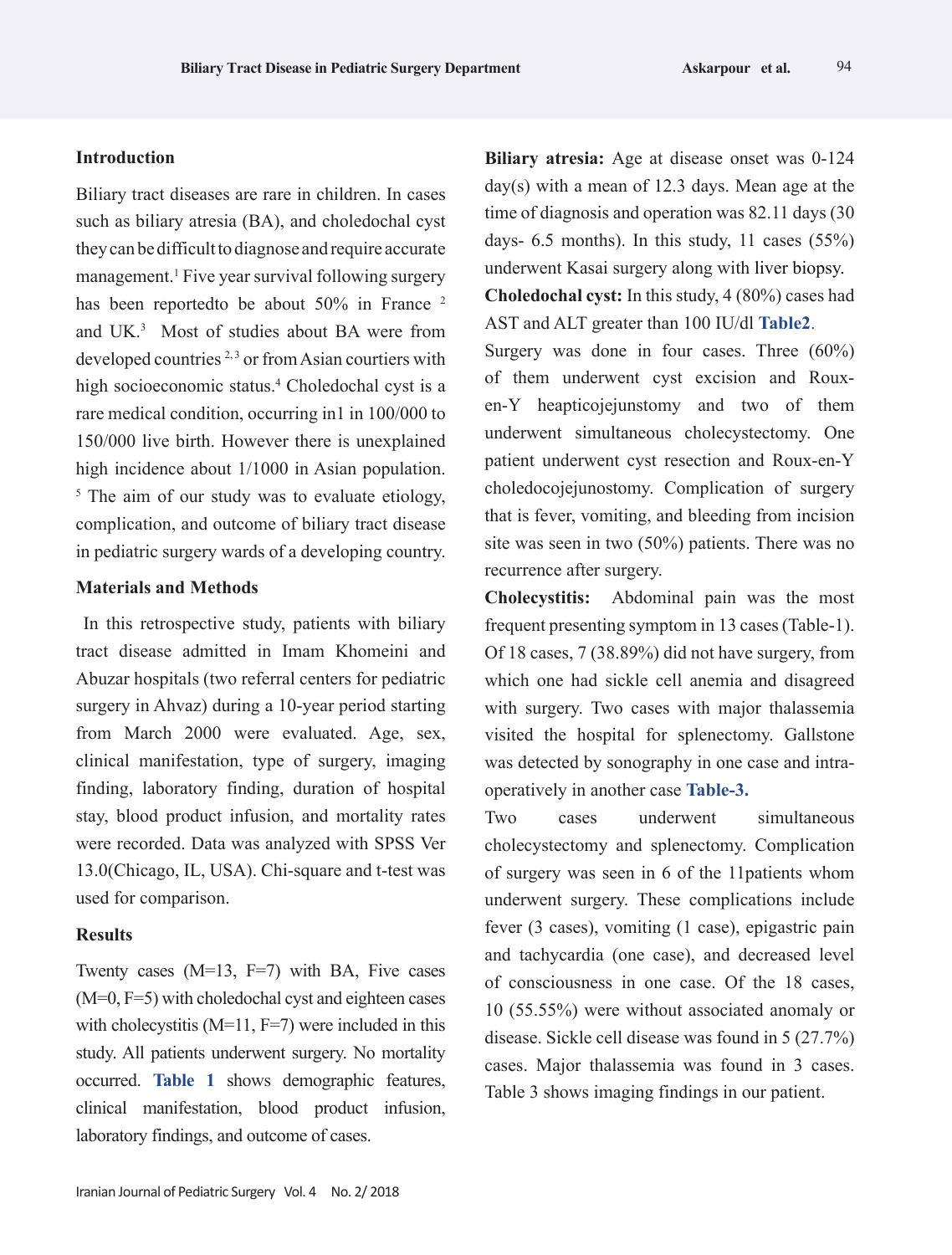|                                | Biliary atresia(n=20)               | Choledochal cyst(n=5)                            | Cholecystitis(n=18)               |
|--------------------------------|-------------------------------------|--------------------------------------------------|-----------------------------------|
| Age                            | 12.3 days(0-124 days)               | 4.21 yrs (25 day -9 years)                       | 8.85 yrs (8-12 years)             |
| Clinical manifestation         | Jaundice (20,100%)                  | Abdominal pain $(4,80\%)$                        | Abdominal pain (13,72%)           |
|                                | Acholic stool $(11,55\%)$           | Vomiting $(4,80\%)$                              | Vomiting $(8.44\%)$               |
|                                | Dark brown urine $(11,55\%)$        | Loss of appetite $(3,60\%)$                      | Jaundice $(6,33\%)$               |
|                                | Hepatomegaly $(6,35\%)$             | Constipation $(2,40\%)$                          | Hepatomegaly (4,22%)              |
|                                | Vomiting $(6,35\%)$                 | Jaundice $(1,20\%)$                              | Splenomegaly (4,22%)              |
|                                | Abdominal distention                | Pruritus $(1,20\%)$                              | Loss of appetite $(3,16\%)$       |
|                                | $(5,25\%)$<br>Lethargy $(3,15\%)$   | Abdominal distention<br>$(1,20\%)$               | Fever $(2,11\%)$                  |
|                                | Greasy stool $(2,10\%)$             |                                                  |                                   |
|                                | GI bleeding $(2,10\%)$              |                                                  |                                   |
|                                | Fever $(2,10\%)$                    |                                                  |                                   |
|                                | Restlessness $(2,10\%)$             |                                                  |                                   |
|                                | Nose bleeding $(1,5\%)$             |                                                  |                                   |
|                                | Decreased reflexes (1,5%)           |                                                  |                                   |
|                                | Poor feeding $(1,5\%)$              |                                                  |                                   |
|                                | Ascites $(1,5\%)$                   |                                                  |                                   |
| Blood product infusion         | Packed Red Blood Cell<br>$(8,40\%)$ | Packed Red Blood Cell(0)<br>FFP(0)<br>Vit $K(2)$ | Pack Red Blood Cell<br>$(4,22\%)$ |
|                                | FFP (14,70%)                        |                                                  | $FFP(1,5\%)$                      |
|                                | Vit K (19,95%)                      |                                                  | Vit K $(3,16\%)$                  |
|                                |                                     |                                                  | PLT $(1,5\%)$                     |
| Duration of<br>surgery(Minute) | $92(30-195)$                        | $177.5(75-300)$                                  | $101(45-200)$                     |

**Table 1:** Demographic, clinical manifestation, and laboratory finding among cases with biliary tract disease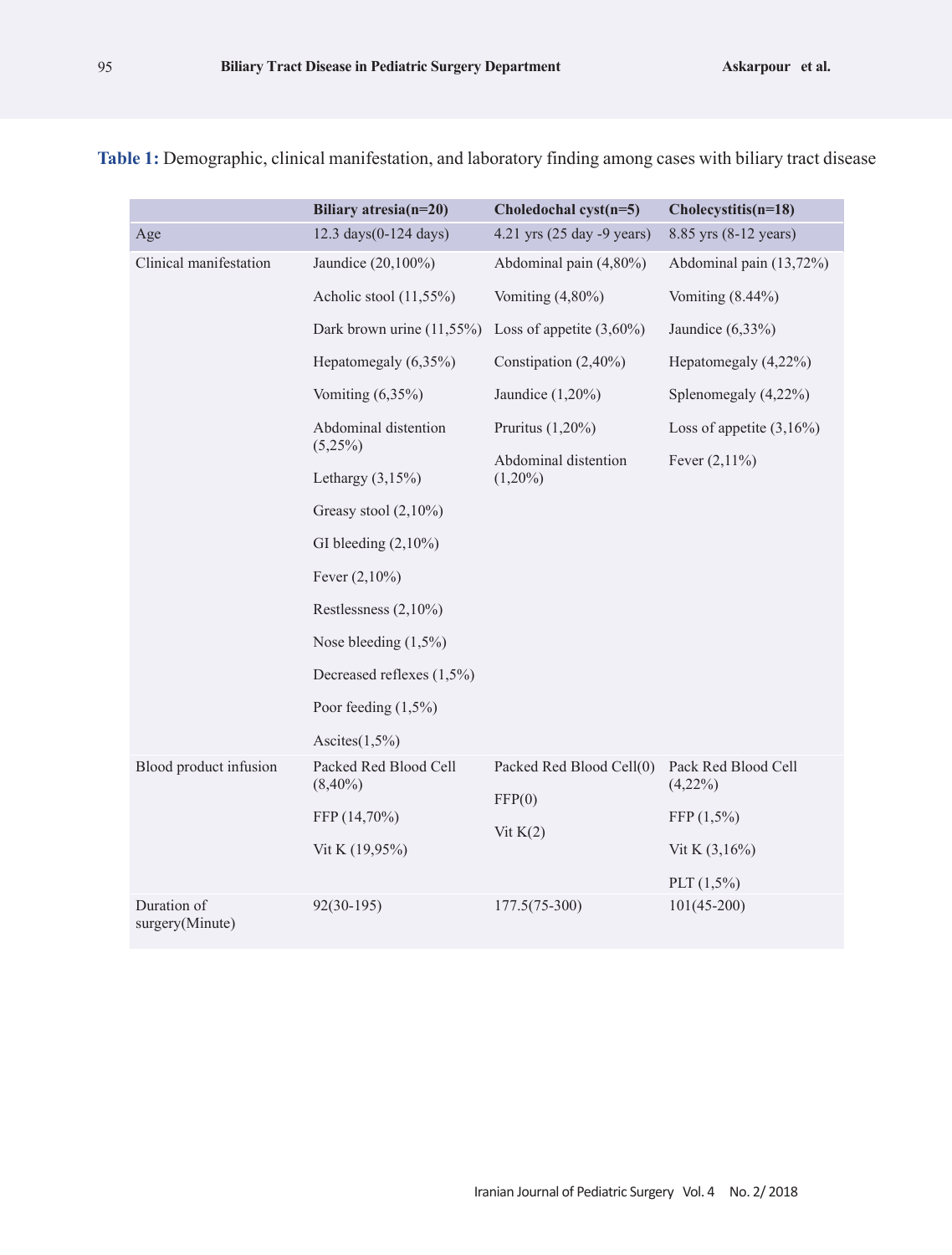|                         |       | Biliary atresia(n=20) | Choledochal cyst(n=5) | Cholecystitis(n=18) |
|-------------------------|-------|-----------------------|-----------------------|---------------------|
| Total Bilirubin(mg/dl)  |       | $14.05(8-26.1)$       | $4.62(0.4-17.4)$      | $5(0.2-26)$         |
| Direct Bilirubin(mg/dl) |       | $8.09(2.9-17.8)$      | $0.3 - 8.4(2.35)$     | $3.6(0.1-18)$       |
| <b>WBC</b>              |       | 12640(8300-25300)     | 6400-15000(11440)     | 9610(2700-18900)    |
| Hb                      |       | $9.78(7.6-13.5)$      | 10.4-13.4(11.88)      | $10.5(6-13.8)$      |
| U/A                     |       |                       | Normal                |                     |
| <b>SGOT</b>             | >100  | 18(90%)               | $4(80\%)$             | $2(11\%)$           |
|                         | < 100 | $2(10\%)$             | $1(20\%)$             | 16(89%)             |
| <b>SGPT</b>             | >100  | $14(70\%)$            | $4(80\%)$             | 2(11%)              |
|                         | < 100 | $6(30\%)$             | $1(20\%)$             | 16(89%)             |
| Mortality               |       | $4(20\%)$             | 0(0)                  | 0(0)                |

#### **Table-2:** Laboratory finding in our cases

**Table-3:** Imaging finding among cases with biliary tract disease

| <b>Biliary atresia(20)</b>                   | Choledochal cyst(5)                  | Cholecystitis (18)            |
|----------------------------------------------|--------------------------------------|-------------------------------|
| Normal (3, 15%)                              | Suggesting choledochal cyst (5,100%) | Gall bladder wall thickness   |
| Invisible or contracted                      |                                      | $(5, 27.77\%)$                |
| gallbladder (9, 45%)                         |                                      | Gallstone (8, 44.14%)         |
| Collapsed gallbladder (1, 5%)                |                                      | Biliary Sludge $(2, 11.11\%)$ |
| Splenomegaly (2, 10%)                        |                                      | Hepatomegaly $(1, 5.55\%)$    |
| HIDA scan consistent with BA<br>$(15, 75\%)$ |                                      | Splenomegaly (2, 11.11%)      |
|                                              |                                      |                               |

## **Discussion**

**Biliary atresia:** In our study, 13 (65%) of the 20 cases were male. In a study by Tiao et al 46 of the 93 cases were male. <sup>6</sup> In studies by Sasson et al <sup>7</sup> and Liem et al <sup>8</sup>, about 50% of cases were male. In contrast to the above studies, 61.9% of cases in a study by Toyosaka et al were female <sup>9</sup> on the other hand in the study from Egypt, 20 (30%) of cases were female. 10

Iranian Journal of Pediatric Surgery Vol. 4 No. 2/ 2018

In the present study, mean age at onset was 12.3 days (0-124). Al- Alawi et al, reported 3-42 days as age at disease onset which is lower than our study.<sup>11</sup>

In our study, mean age at surgery was 82.1 days which is higher than the age reported by Raval et al.  $12$ , Susson et al  $4$  and Tiao et al. $6$  Raval et al reported that the mean age at which porto-enterostomy is performed in the United States is 65.5 days and has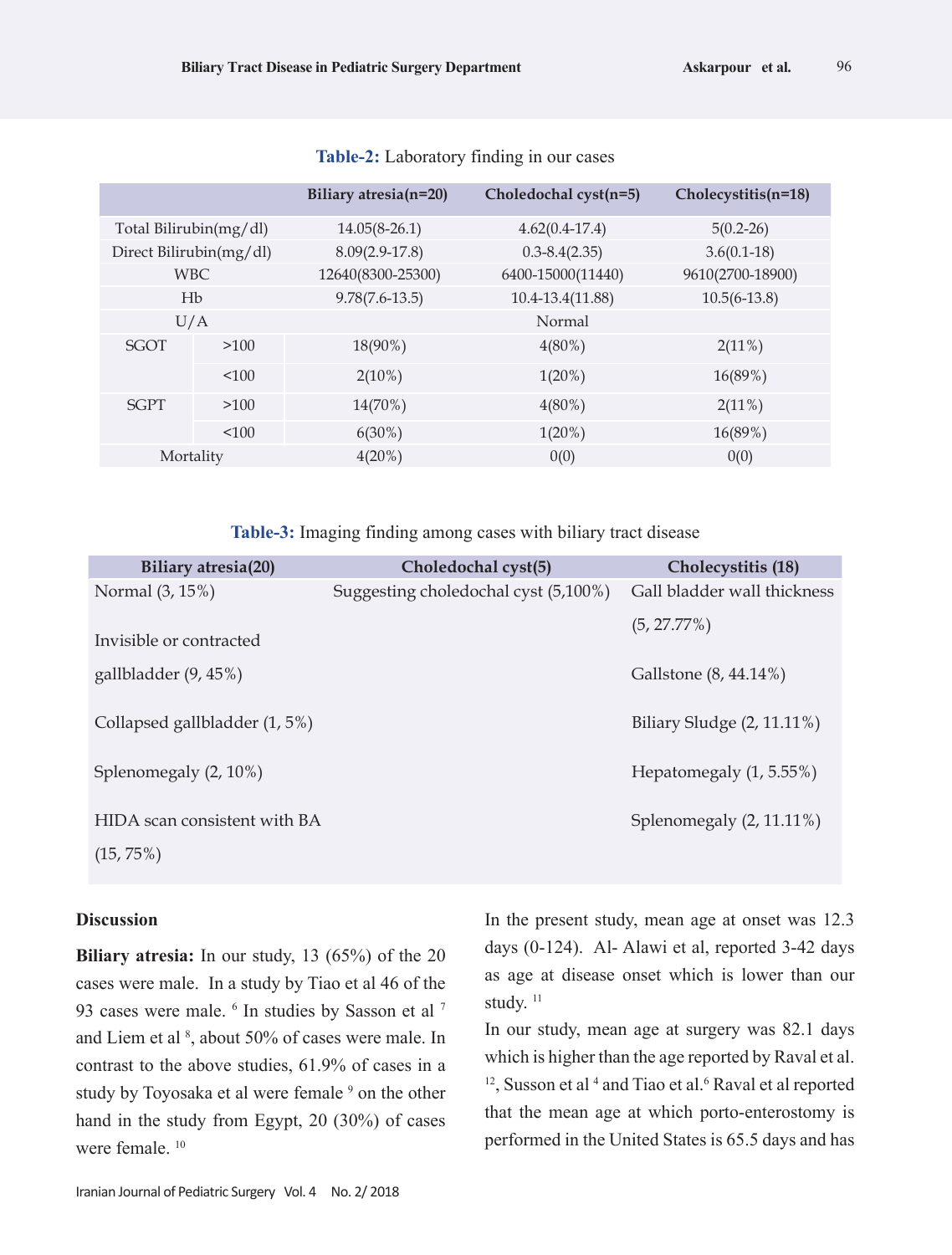not improved in the past 10 years. 8 In a study by Wildhaber et al, mean age at surgery was 68 days (30-126) which is higher than ours but range of time was similar to our study. 13 Mean of age in our study was similar to Kielin et al. study (80.5, 25- 297).14 In Study by Scheriber et al., median patient age at time of the Kasai operation was 55 days. 15 In the study by Shoen et al., authors concluded that there was no contraindication for performing Kasai for children aged  $> 75$  days <sup>16</sup> but, increasing age at the time of Kasai procedure, progressively worsens the outcome of patients. <sup>17</sup> As shown above, mean age at the time of surgery in our study was more than most studies. This higher mean age may be the reason for the higher mortality rate in our study. In our study, 11(55%) patients underwent Kasai procedure. Liberek et al. performed Kasai in 14 cases out of 15 cases. 18 Oh et al. performed Kasai in 59 of 62 cases.<sup>19</sup> Elsadat performed Kasai procedure in 100% of cases. 10 One approach that can help in early detection of biliary atresia is evaluation of stool color in jaundiced infants. That is why in Japan stool color card is used for screening neonates and has been effective for identifying infants with biliary atresia.20 Also In Taiwan after implementation of nationalized stool color card screening program, 58.6% of infants with biliary atresia have been detected early and received treatment prior to 60 days of age compared to 23% before implementations of the screening program.<sup>21</sup> The Kasai procedure is useful for infants with BA, yet it is not without complications. Cholangitis, portal hypertension, hepatopulmonary syndrome, and hepatic malignancy have been reported as complications. 22,23

In our study the mortality rate was 20% which is higher than Elsadat study.<sup>10</sup>

Also gallbladder was not visible in 45% (9/20) of our cases. In the study by Humphrey and Stringer  $24$ , of 30 cases, gallbladder was not detected in 7 (23/33%) cases. Other results of the two studies were similar.

Due to delay in referral of BA cases to pediatric surgeons, we were unable to perform Kasai procedure in most of the cases. This delay may be due to several problems. Some physicians in primary health care centers have limited experience with BA. The field of pediatric gastroenterology in Iran has a limited number of specialists. For example in our province with a population of 4,000,000 people, there is only one pediatric gastoenterologist. Also the traditional belief of some people in the rural area in herbal medicine may result in delay of presenting the infant to a pediatrician. Another reason may be due to economic problems.

**Choledochal cyst:** All of our cases were female. In another study female was the predominate sex which is consistent with our study. <sup>25,26</sup> Eighty percent of cases had abdominal pain. Only 20% of cases had jaundice. In other studies, abdominal pain and jaundice were the most common manifestation. 24,27,28 Singhavejsakul reported that from 32 cases with choledochal cyst, jaundice was found in 17 cases and abdominal pain in 16 cases. 24 Huang et al reported that in children with choledochal cyst the main presenting symptom is palpable abdominal mass, but in adults it is abdominal pain. 25 In the study on 27 cases with choledochal cyst, Elhalaby et al reported the most common presenting presenting symptoms to be jaundice, jaundice and palpable mass, and abdominal mass without jaundice. <sup>29</sup> Savic et al studied 31 cases with choledochal cyst. Abdominal pain and jaundice were found in 95% of cases, vomiting in 74%,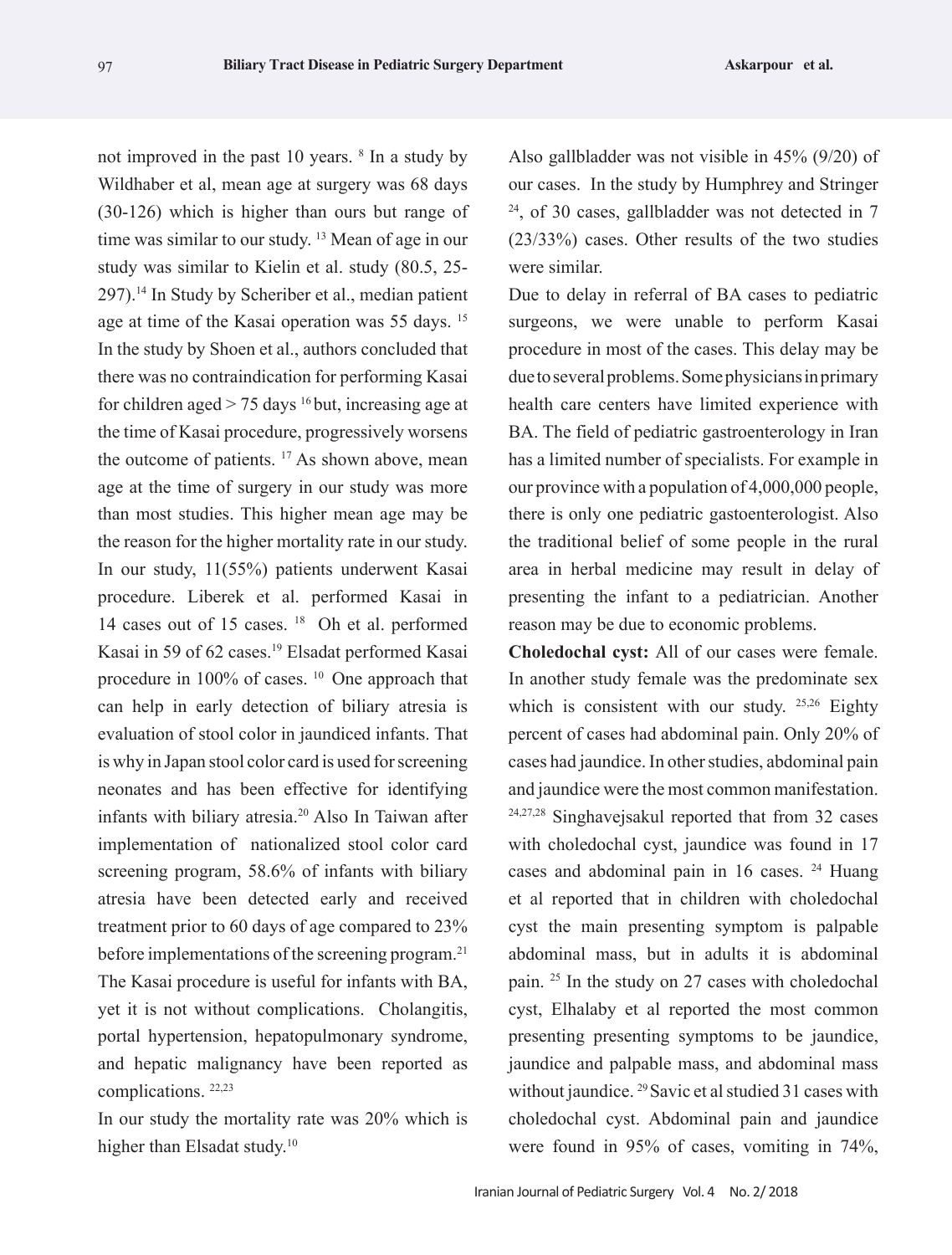fever in 56%, and palpable tumor in 48% of cases. <sup>30</sup> In our study, 80% of cases had ALT and AST greater than 100 IU/l. Singhavejsakul showed that children aged  $\leq$  2 years of age had significantly higher level of AST than those over the age of 2.<sup>17</sup> The low sample size of our study may be the cause of this difference.

# **Conclusion**

Age at the time of Kasai surgery in our cases was higher than other studies. Early referral of each case with 1st day jaundice or prolonged jaundice is recommended to prevent complication resulted from delay in treatment or diagnosis. Implementation of new screening program may help us prevent further complications. Improvement in training of pediatric gastroenterologists may improve quality of care in cases with biliary tract disease.

## **Limitation**

 The main limitations of this study were the retrospective method and low sample size.

## **Acknowledgement**

 This study was issued from thesis of Fahimeh Abaforoush.

## **Conflict of Interest**

There is no conflict of interest.

# **ORCID ID**

Shahnam Askarpour https://orcid.org/0000-0001-5448-0423

# **Refrences**

- 1. Goldmann M, Panikoff T: Biliary disease in children. Curr Gastroenterol Rep 2011;13:193- 201.
- 2. Chardot C, Carton M, Spire-Bendelac N, et al: Prognosis of biliary atresia in the era of liver transplantation: French national study from 1986 to 1996. Hepatology 1999; 30: 606-611.
- 3. Davenport M, Ville de Goyet J, Stringer MD, et al: Seamless management of biliary atresia. England & Wales 1999-2002. Lancet 2004; 363:1354-1357.
- 4. Hung PY, Chen CC, Chen WJ, et al: Long-term prognosis of patient with biliary atresia: a 25 year summary. J Pediatr Gastroenterol Nutr 2006;42:190-195.
- 5. Singham J, Yoshida EM, Scudamore CH: Choledochal cysts: part 1 of 3: classification and pathogenesis. Can J Surg 2009;52:434– 440.
- 6. Tiao MM, Chuang JH, Huang L: Management of biliary atresia: experience in a single institute. J Pediatr Surg 2004;67:250-277.
- 7. Sasson SD, Yerushalmi B, Mordechay Y, et al: Long term results of Kasai portoenterostomy for the management of biliary atresia. Harefuah 2009;148:161-211.
- 8. Liem NT, Son TN, Quynh Ta, et al: Early outcomes of laparoscopic surgery for biliary atresia. J PediatrSurg 2010;45:1665-7.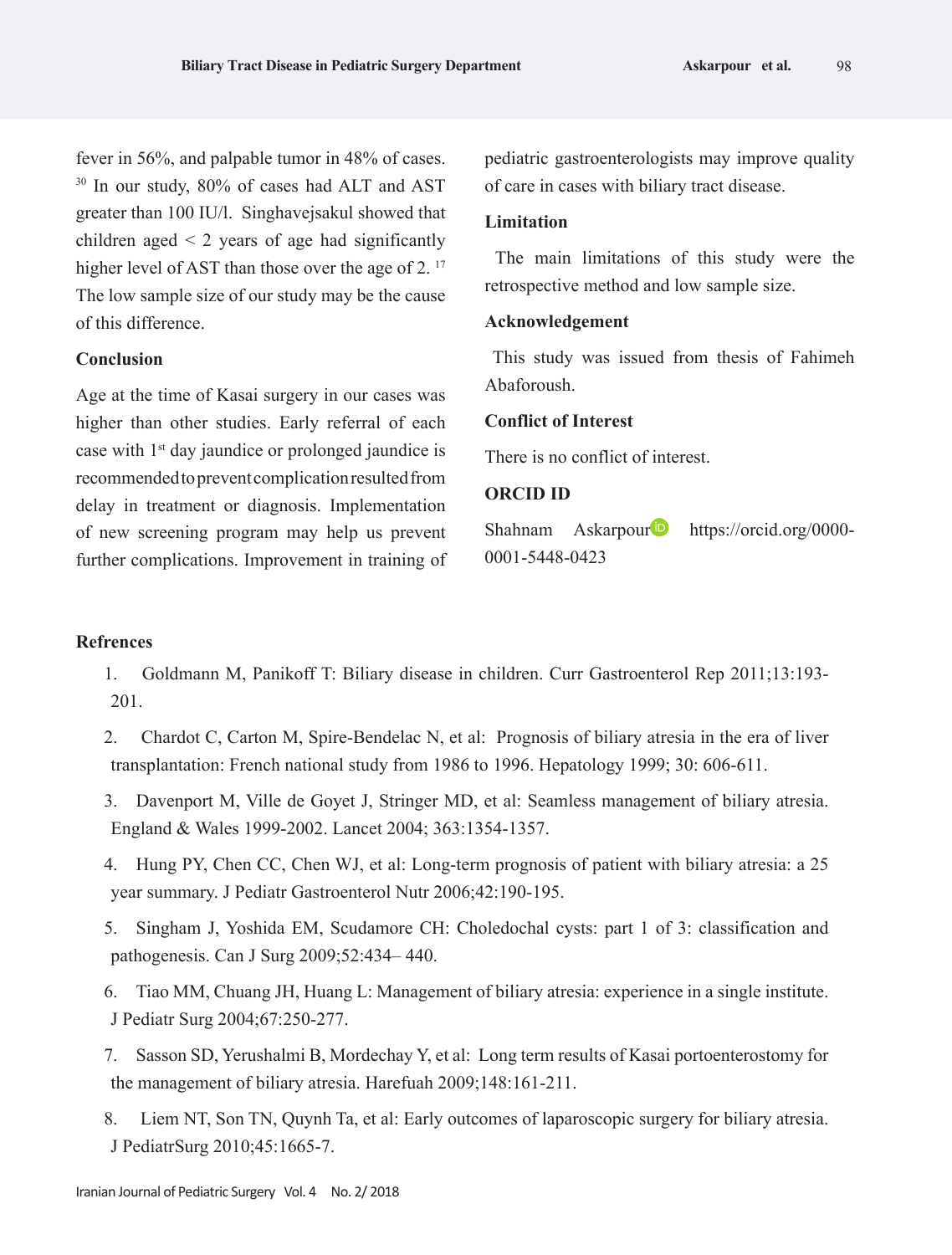- 9. Toyosaka SR, Okamoto E, Okasora T: Outcome of 21 patients with biliary atresia living more than 10 years. J Pediatr Surg 1993;28:1498-501.
- 10. Elsadat AM: Biliary atreisa. experience with 30 consecutive cases in a single institute. Ann Pediatr Surg 2009;5:233-240.
- 11. Al-Alawi A, Crankson SJ, Abdullah A: Extrahepatic biliary atresia in Saudi Arabia: the importance of early diagnosis and referral. Trop Gastroenterol 2001;22:2-20.
- 12. Raval MV, Dzaakonic A, Bentrem DJ: Trends in age for hepatoportoenterostomy in the United States. Surgery 2010;148:785-91.
- 13. Wildhaber BE, Majno P, Maye J: Biliary atresia: Swiss National Study,1994-2004. J Pediatr Gastroenterol Nutr 2008;46:299-307.
- 14. Kieling CO, Santos JL, Vieira SM: Biliary atresia: we still operate too late. J Pediatr 2008;84:436-41.
- 15. Schreiber RA, Barker CC, Roberts EA, et al: Biliary atresia: The Canadian experience. J Pediatr 2007;151:659-65.
- 16. Schoen BT, Lee H, Sullivan K, et al: The Kasai portoenterostomy: when is it too late? J Pediatr Surg 2001;36(1):97-9.
- 17. Serinet M-O, Wildhaber BE, Broué P, et al: Impact of age at Kasai operation on its results in late childhood and adolescence: A rational basis for biliary atresia screening. Pediatrics 2009;123:1280– 1286
- 18. Liberek A, Gora-Gebka M, Boko W: Congenital extrahepatic biliary atresia as a course of cholestasis in newborns and infants. Med Wieku Rozwoj 2006;10:395-406.
- 19. Oh M, Hobeldin M, Chen T, et al: The kasai procedure in the treatment of biliary atresia. J Pediatr Surg 1995;30:1077-80.
- 20. Matsui A, Ishikawa T: Identification of infants with biliary atresia in Japan. Lancet. 1994;343:925.
- 21. Chang M: Screening for biliary atresia. Chang Gung Med J 2006;29:231–233.
- 22. Haber BA, Erlichman J, Loomes KM: Recent advances in biliary atresia: prospects for novel therapies. Expert Opin Investig Drugs 2008;17:1911 –1924.
- 23. Ashcraft KW, Holcomb GW, Murphy JP: Pediatric Surgery. Edited by Holcomb GW. 4th ed. Saunders; 2004.
- 24. Humphrey TM, Stringer MD: Biliary atresia: US Diagnosis. Radiology 2007;244:845-51.
- 25. Singhavejsakul J, Ukarapol N: Choledochal cyst in children: epidemiology and outcomes. World J Surg 2008;32:1385-8.